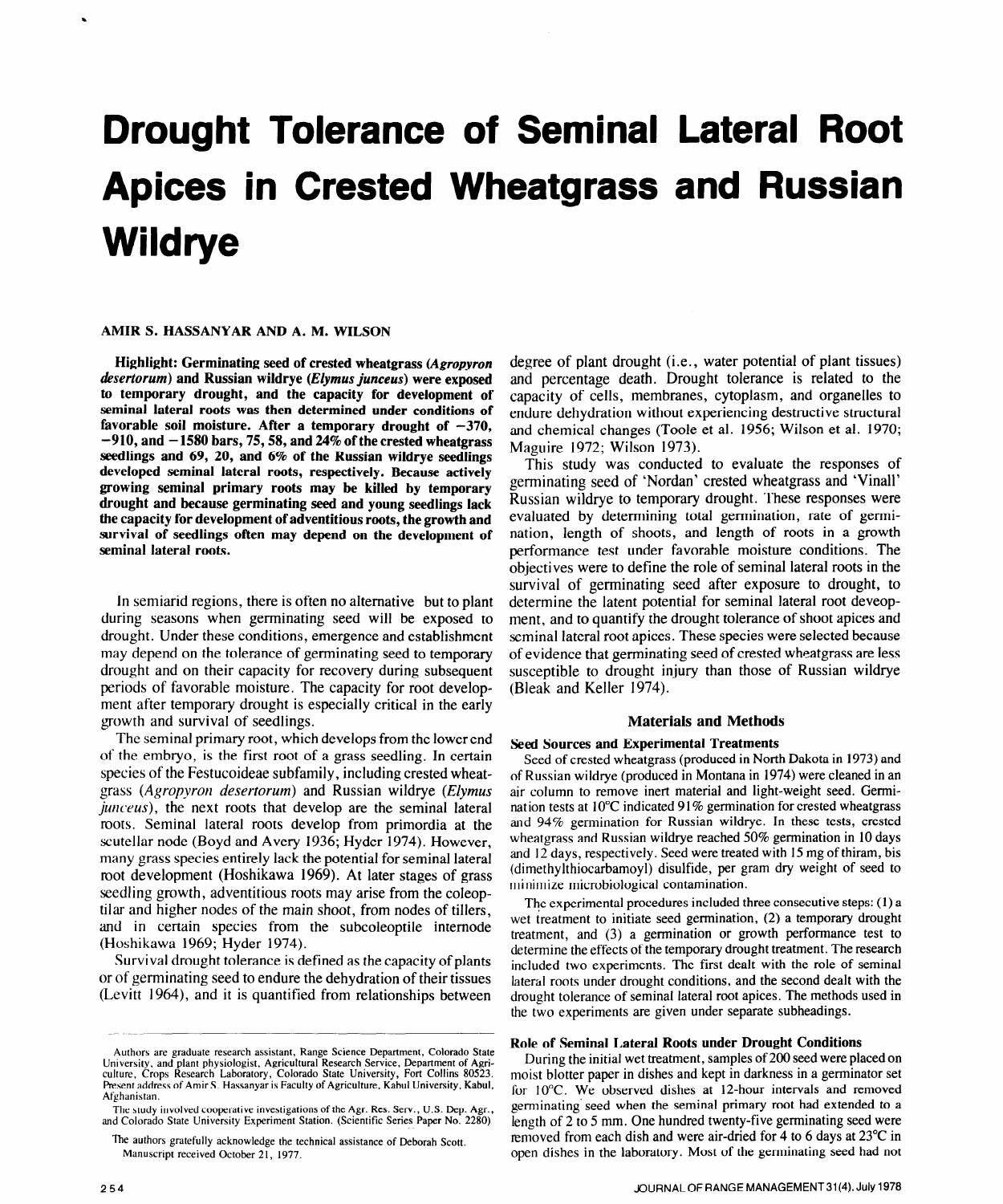developed a visible coleoptile when they were removed from the dishes.

Responses of germinating seed to temporary drought were evaluated in a 30-day germination test. Samples of 100 treated or untreated seed were placed on moist blotter paper in germination dishes, and dishes were kept in darkness in a germinator at 10°C. This temperature was selected because it is typical of average soil temperatures at planting depth in the spring and fall (Wilson et al. 1974). In related studies, constant temperatures in a germinator and variable temperatures in the field influenced the germination of crested wheatgrass seed in a similar way (Wilson 1973). The number of seedlings with a living root, a living shoot, or both, were counted daily. High turgidity was a characteristic used for identification of living shoots or roots. The presence of root hairs was also a reliable indicator of a living root.

The effects of temporary drought on germinating seed were also evaluated in a 20-day growth performance test. Samples of 25 treated or untreated seed were planted at a depth of 2 cm in plastic pots (15 cm diameter by 15 cm deep) filled with autoclaved sandy loam soil. Pots were placed in a growth chamber set for 10°C and a daylength of 12 hours. Maximum photosynthetic flux density attainable in the growth chamber used in this experiment was about 160 microeinsteins/m<sup>2</sup> per sec. Soil was maintained near field capacity by irrigating with distilled water two or three times weekly. At 20 days, all pots were removed from the growth chamber, soil was washed from the roots, and shoot and root lengths were measured. Roots did not extend to the bottom of the pots in the 20-day test. Thus, pots were large enough not to restrict root growth.

## **Drought Tolerance of Seminal Lateral Root Apices**

The initial wet treatment was accomplished as described in the first experiment. We removed seed from dishes when the seminal primary root had extended to a length of 2 to 5 mm. Seed that had not yet developed a visible shoot were selected for exposure to temporary drought. We excised the entire seminal primary root with a scalpel and dried the seed for 4 days at constant water potentials. The seminal primary root was excised so that root development during the growth performance test would depend entirely on the capacity for seminal lateral roots. Water potentials of  $-100$ ,  $-220$ ,  $-370$ ,  $-910$ , or - 1580 bars were maintained over saturated solutions of Na2S04, KCl, NaCl, Ca(NO3)2, and CaCl2, respectively (Spencer 1926; Wilson and Harris 1968). These water potentials are typical of those found in soil on semiarid lands (Wilson et al. 1970; Wilson 1973). After treatment at constant water potentials, seed were dried at 70°C for 24 hours to determine water percentage on a fresh weight basis.

The effects of temporary drought on germinating seed were determined in the 20-day growth performance test at 10°C. Untreated seed from air-dry storage and germinating seed (seminal primary root excised) that had not been exposed to drought were included in the test to determine the latent potential for development of seminal lateral roots. Seedlings were grown in a growth chamber where the photosynthetic photon flux density was 480 microeinsteins/m2 per sec.

## **Experimental Design and Statistical Procedures**

Each value for percentage germination is based on a sample of 100 seed in a dish. In the growth performance tests, each value for percentage of seedlings with a shoot or root, average length of shoot or root, and average number of roots per seedling is based on a sample of 25 seed planted in a pot filled with soil. Length of shoot is the distance from the seed to the tip of the longest leaf and is based on the number of seedlings that developed a shoot. Length of root is the total length of the main axis of all seminal roots. Values for average length of root and average number of roots per seedling are based on the number of seedlings that developed a root.

A randomized complete block experimental design was used for both experiments. The first experiment included eight replications, and the second experiment included 16 replications. Analysis of variance and Duncan's multiple range test were used for determining significant differences among treatment means. Differences among treatments and between species noted in the text are significant at either the 0.05 or 0.01 level.

# **Results**

## **Role of Seminal Lateral Roots in Drought Conditions**

Seed water content at the end of the air-dry treatment was 8%. Seminal primary roots, which had extended to a length of **2** to 5 mm during the initial wet treatment, were killed by the temporary drought treatment.

In the germination test of untreated seed of crested wheatgrass (Fig. 1A) and Russian wildrye (Fig. 2A), growth of seminal primary roots preceded growth of the shoot by about 2 days. However, in the germination test of treated crested wheatgrass, development of shoots preceded the development of seminal lateral roots by about 8 days (Fig. 1B). By the end of the 30-day germination test, 40% of treated crested wheatgrass seed had developed a shoot and 26% had developed one or **more**  seminal lateral roots. In contrast, a maximum of 7% of the treated Russian wildrye seed developed a shoot and none of the treated seed developed a seminal lateral root (Fig. 2B). Some shoots that were not supported by a root died during the 30-day germination test which accounts for the occasional decreases in the number of treated seed with a living shoot (Figs. 1 B and 2B).



**Fig. 1.** *Shoot and root development for treated and untreated crested grass in a germination test of* **10°C.** 

In the 20-day growth test, which was conducted to evaluate the effects of temporary drought, the percentages of germinating seed that developed a shoot indicated the susceptibility of either shoot apices or coleoptiles, or both, to drought injury. Percentages of seedlings that had developed a shoot at 20 days were 62 and 90 for treated and untreated crested wheatgrass and 2 1 and 94 for treated and untreated Russian wildrye, respectively (Table 1). The first and second leaves extended from coleoptiles that emerged during the growth performance test.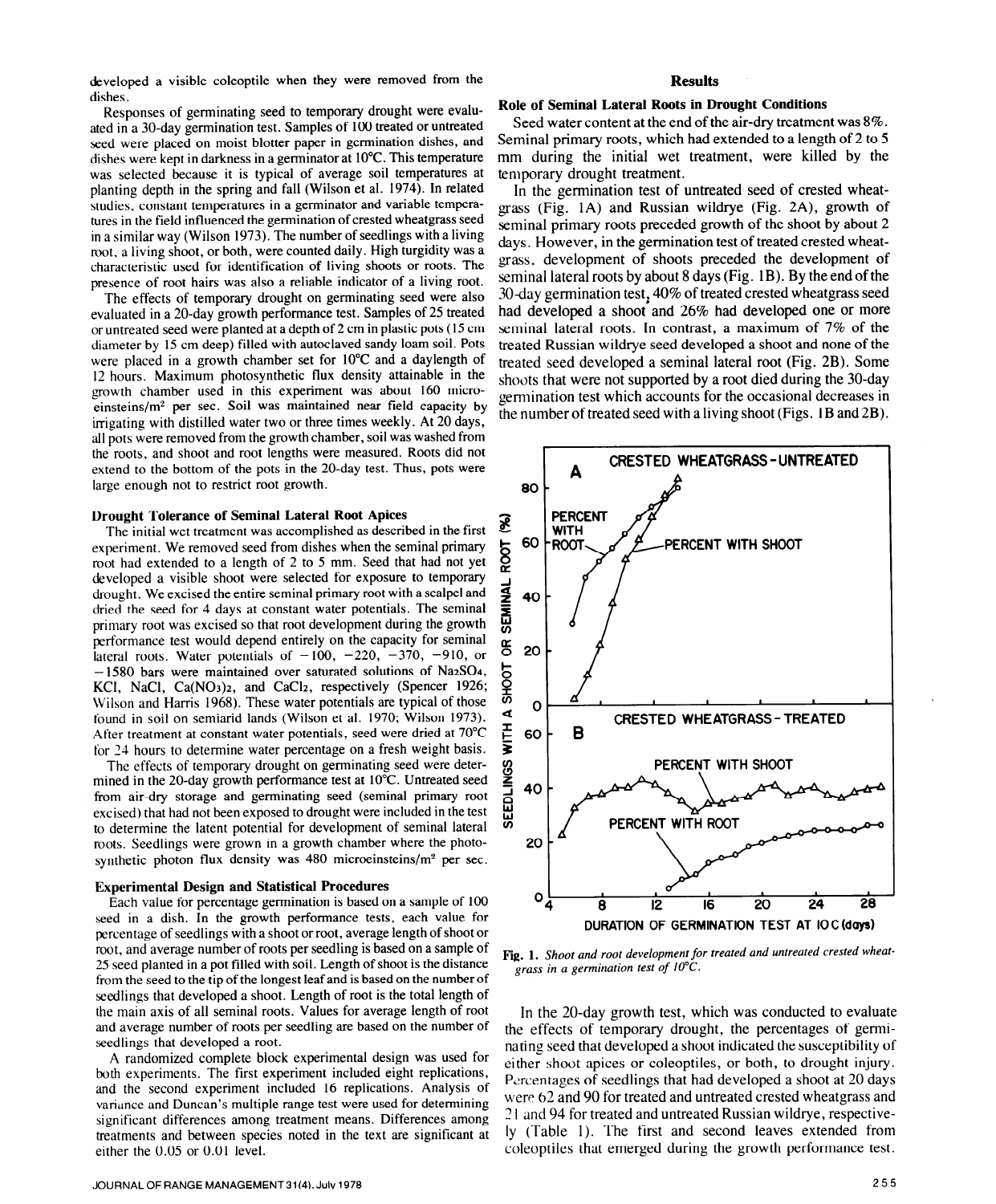**Table 1. Effects of air-drying germinating seed of crested wheatgrass and Russian wildrye (when the seminal primary root was 2 to 5 mm long) on the percentage that developed a shoot or root and on average length of shoot or root (cm) produced in a 20-day growth performance test at 10°C.** 

| Growth criteria         | Untreated         | Treated           |      |  |
|-------------------------|-------------------|-------------------|------|--|
| and species             | seed <sub>1</sub> | seed <sub>2</sub> | Mean |  |
| % with a shoot          |                   |                   |      |  |
| Crested wheatgrass      | 90c <sup>3</sup>  | 62 <sub>b</sub>   | 76 z |  |
| Russian wildrye         | 94c               | 21a               | 58 y |  |
| % with a root           |                   |                   |      |  |
| Crested wheatgrass      | 82 c              | 42 <sub>b</sub>   | 62z  |  |
| Russian wildrye         | 88 c              | 4 a               | 46 y |  |
| Average length of shoot |                   |                   |      |  |
| Crested wheatgrass      | 4.9               | 35                | 42z  |  |
| Russian wildrye         | 3.7               | 2.4               | 3.0v |  |
| Treatment mean          | 4.3 <sub>b</sub>  | 3.0a              |      |  |
| Average length of root  |                   |                   |      |  |
| Crested wheatgrass      | 3.3               | 1.4               | 2.4z |  |
| Russian wildrye         | 2.3               | 0.4               | 1.4y |  |
| Treatment mean          | 2.8 <sub>b</sub>  | 0.9a              |      |  |

<sup>1</sup> Untreated seed produced a seminal primary root and occasionally a seminal lateral root.

**\* Because all seminal primary roots were killed by the temporary drought treatment, root data are for seminal lateral roots.** 

**3 Means within each criterion of growth performance labeled with the same letter are not significantly different at the 0.05 level. Because there was not a significant interaction for length of shoot and length of root, statistical differences are shown only for the main effects (species and treatments). Each value represents the mean of 8 pots with 25 seed planted per pot.** 

Thus, both the coleoptile and the shoot apex were drought tolerant in these seedlings.

Untreated seed developed a seminal primary root and occasionally a seminal lateral root during the 20-day growth performance test. However, they did not develop adventitious roots. Because all seminal primary roots in treated seed had been killed by temporary drought and because seedlings did not



**Fig. 2.** *Shoot and root development for treated and untreated Russian wildrye in a germination test at 10°C.* 

develop adventitious roots, root development during the 20-day test depended entirely on the capacity for development of seminal lateral roots. At 20 days, the percentages with a root were 42 and **82%** for treated and untreated crested wheatgrass and 4 and 88% for treated and untreated Russian wildrye, respectively (Table 1). The analysis of variance indicated a significant interaction between treatments and species in relation to development of seminal roots. The temporary drought treatment reduced average lengths of both shoots and roots (Table 1).

# **Drought Tolerance of Seminal Lateral Root Apices**

The time course of water loss from germinating seed during temporary drought in constant humidity environments is given in Table 2. Crested wheatgrass and Russian wildrye did not

**Table 2. Water content (?6) of seed of crested wheatgrass and Russian wildrye after 0, 1,2,3, or 4 days of drought treatment at various water potentials.** 

| Days of exposure     | Water potentials $(bars)^1$ |                   |        |       |         |
|----------------------|-----------------------------|-------------------|--------|-------|---------|
| to temporary drought | $-100$                      | $-220$            | $-370$ | -910  | $-1580$ |
| 0 days               |                             |                   |        |       |         |
| Crested wheatgrass   | 45.9                        | 46.2              | 47.2   | 46.2  | 46.2    |
| Russian wildrye      | 45.8                        | 46.6              | 46.0   | 45.5  | 46.0    |
| Mean                 | 45.9i <sup>2</sup>          | 46.4i             | 46.6i  | 45.8i | 46.1i   |
| 1 day                |                             |                   |        |       |         |
| Crested wheatgrass   | 27.8                        | 19.0              | 15.6   | 12.5  | 8.8     |
| Russian wildrye      | 27.9                        | 20.4              | 16.5   | 14.1  | 9.0     |
| Mean                 | 27.9h                       | 19.7f             | 16.0e  | 13.3d | 8.9b    |
| 2 days               |                             |                   |        |       |         |
| Crested wheatgrass   | 24.5                        | 16.5              | 13.8   | 11.2  | 7.6     |
| Russian wildrye      | 24.8                        | 16.9              | 14.0   | 11.9  | 7.6     |
| Mean                 | 24.7g                       | 16.7 <sub>e</sub> | 13.9d  | 11.6c | 7.6a    |
| 3 days               |                             |                   |        |       |         |
| Crested wheatgrass   | 24.7                        | 16.4              | 13.9   | 10.9  | 7.4     |
| Russian wildrye      | 23.9                        | 16.3              | 13.7   | 11.4  | 7.1     |
| Mean                 | 24.3g                       | 16.4e             | 13.8d  | 11.2c | 7.2a    |
| 4 days               |                             |                   |        |       |         |
| Crested wheatgrass   | 23.5                        | 16.3              | 13.9   | 10.8  | 7.8     |
| Russian wildrye      | 24.2                        | 16.3              | 13.9   | 11.6  | 7.7     |
| Mean                 | 23.9g                       | 16.3 <sub>e</sub> | 13.9d  | 11.2c | 7.8a    |

**' Drought treatments were imposed after seed had absorbed water from moist blotter paper for 2 days at 10°C.** 

**2 Treatment means labeled with the same letter are not significantly different at the 0.05 level of probability.** 

differ in capacity for water uptake during the initial wet treatment or in resistance to water loss during exposure to temporary drought. At the end of the 4-day drought treatment, seed water content ranged from 23.9% at  $-100$  bars to 7.8% at  $-1580$ bars.

When seminal primary roots were excised and the germinating seed planted in moist soil without exposure to temporary drought, the percentages of crested wheatgrass and Russian w ildrye seed that developed a seminal lateral root were 83 and 86, respectively (Table 3). Average total length of seminal lateral roots was 6.5 cm for crested wheatgrass and 5.0 cm for Russian wildrye. The average number of seminal lateral roots was 1.6 for both crested wheatgrass and Russian wildrye.

Exposure of germinating seed to a temporary drought of  $-100$ ,  $-220$ , or  $-370$  bars had little injurious effect on the percentages of crested wheatgrass and Russian wildrye seedlings that developed a shoot during the 20-day growth performance test (Fig. 3). However, water potentials of  $-910$  and - 1580 bars significantly reduced the percentages that developed a shoot.

Water potentials of  $-910$  and  $-1580$  bars for crested wheat-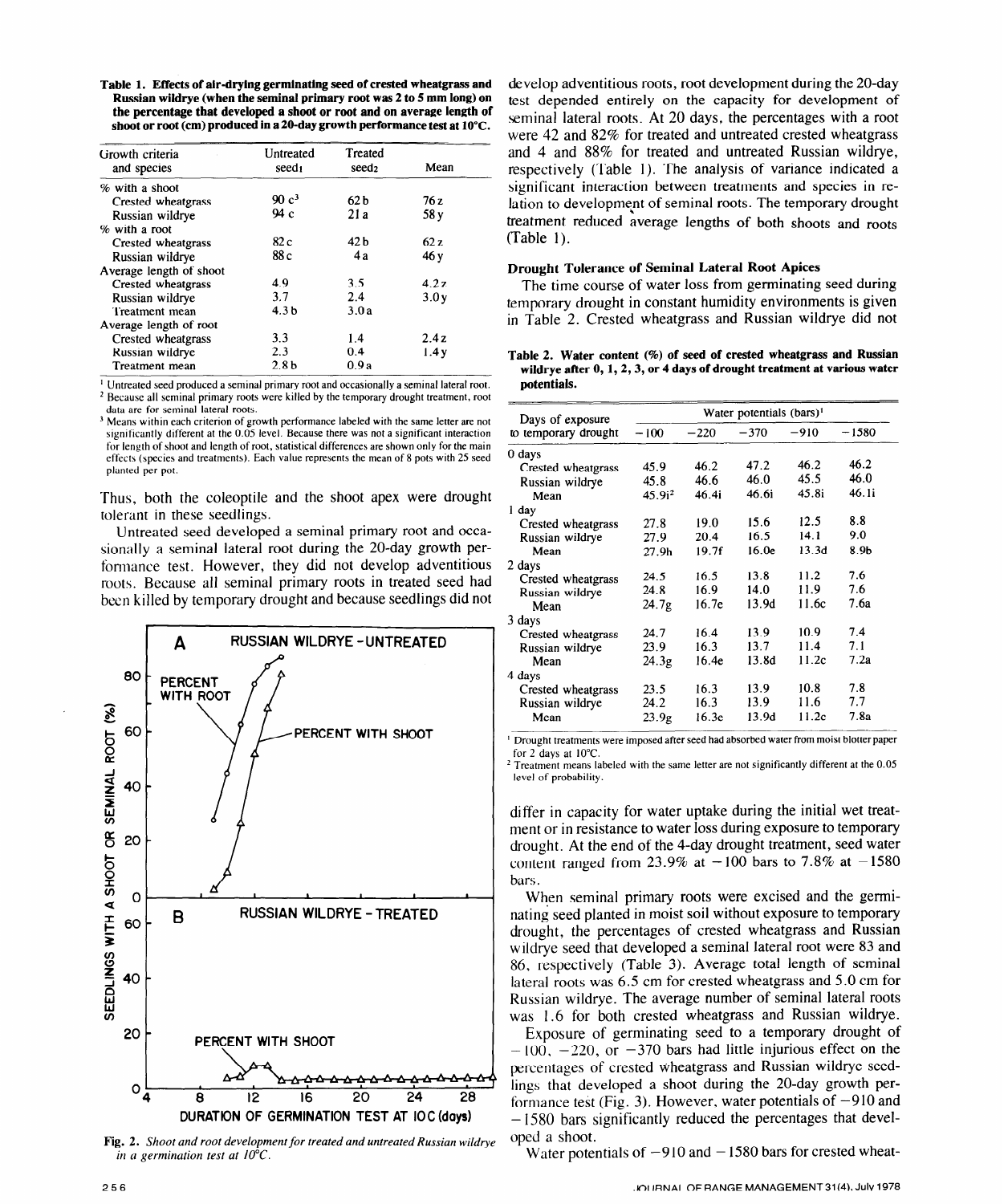**Table 3. Latent potential for seminal lateral roots in germinating seed of crested wheatgrass and Russian wildrye as indicated by percentage of seedlings with a root, average length of roots (cm), and average number of roots per seedling produced in a ZO-day test at 10°C.** 

| Growth criteria<br>and species | Untreated<br>seed <sup>1</sup> | Seminal<br>primary<br>root<br>excised <sup>2</sup> | Mean    |
|--------------------------------|--------------------------------|----------------------------------------------------|---------|
| % with a root                  |                                |                                                    |         |
| Crested wheatgrass             | 87                             | 83                                                 | $85y^3$ |
| Russian wildrye                | 94                             | 86                                                 | 90z     |
| Treatment mean                 | 90 b                           | 84 a                                               |         |
| Average length of root         |                                |                                                    |         |
| Crested wheatgrass             | 5.0                            | 6.5                                                | 5.8z    |
| Russian wildrye                | 3.3                            | 5.0                                                | 4.1y    |
| Treatment mean                 | 4.2a                           | 5.7 <sub>b</sub>                                   |         |
| Average number of roots        |                                |                                                    |         |
| Crested wheatgrass             | 1.2                            | 1.6                                                | 1.4y    |
| Russian wildrye                | 1.0                            | 1.6                                                | 1.3y    |
| Treatment mean                 | 1.1 a                          | 1.6 b                                              |         |

**I Untreated seed from air-dry storage produced a seminal primary root and occasionally a seminal lateral root. Adventitious roots did not develop during the 20-day test. z Seminal primary roots were excised when they had extended to a length of 2** to 5 mm.

**Therefore, all root values in this treatment are** for seminal lateral roots.

<sup>3</sup> Species or treatment means (within each criterion of growth performance) labeled with the same letter are not significantly different at the 0.05 level of probability. **Each value represents the mean of I6 pots with 25 seed planted per pot.** 

grass and  $-370$ ,  $-910$ , and  $-1580$  bars for Russian wildrye significantly reduced the percentage of seedlings that developed a seminal lateral root (Fig. 3). After a temporary drought of  $-370$ ,  $-910$ , and  $-1580$  bars, 75, 58, and 24% of the crested wheatgrass seedlings and  $69$ , 20, and  $6\%$  of the Russian wildrye seedlings developed seminal lateral roots, respectively.

Only a water potential of  $-1580$  bars reduced average shoot lengths of crested wheatgrass, but all water potential treatments reduced average shoot lengths of Russian wildrye (Fig. 4).

Average total length of seminal lateral roots per seedling decreased in both species and in all drought treatments except



**Fig. 3.** *Effects of various degrees of temporary drought on the percentage of crested wheatgrass and Russian wildrye seedlings that developed a shoot or a seminal lateral root during a 20-day growth performance test at 10°C. Water potentials indicate the temporary drought treatment that corresponds to the measured water content.* 



**Fig. 4.** *Effects of various degrees of temporary drought on average length of shoot and seminal lateral* root *produced during a %O-day growth performance test at 10°C. Water potentials indicate the temporary drought treatment that corresponds to the measured water content.* 

 $-100$  bars for crested wheatgrass (Figs. 4 and 5). At  $-370$ ,  $-910$ , and  $-1580$  bars, average root lengths were 4.5, 3.0, and 2.2 cm for crested wheatgrass and 3.0, 1.7, and 0.9 cm for Russian wildrye. Thus, temporary drought inhibited root development more than shoot development and injured Russian wildrye more than crested wheatgrass.

## **Discussion**

Drought tolerance is related in part to embryo morphology during seed development and germination. In particular, it is influenced by the presence or absence of root primordia at the scutellar note of the mature grass embryo (Boyd and Avery 1936) and by the capacity for root development from these primordia.

In germinating seed of crested wheatgrass and Russian w ildrye, the seminal primary root develops first. Seminal lateral root primordia at the scutellar note remain quiescent for several days or weeks after planting and then develop sequentially, one or two at a time. In this quiescent condition, they are less susceptible to drought injury than the apex of the actively growing seminal primary root. Thus, when the seminal primary root is killed by temporary drought, the subsequent development of one or more seminal lateral roots provides the seedling with a replacement source of water and nutrients. In this study, germinating seed and young seedlings of crested wheatgrass and Russian wildrye lacked capacity for development of adventitious roots.